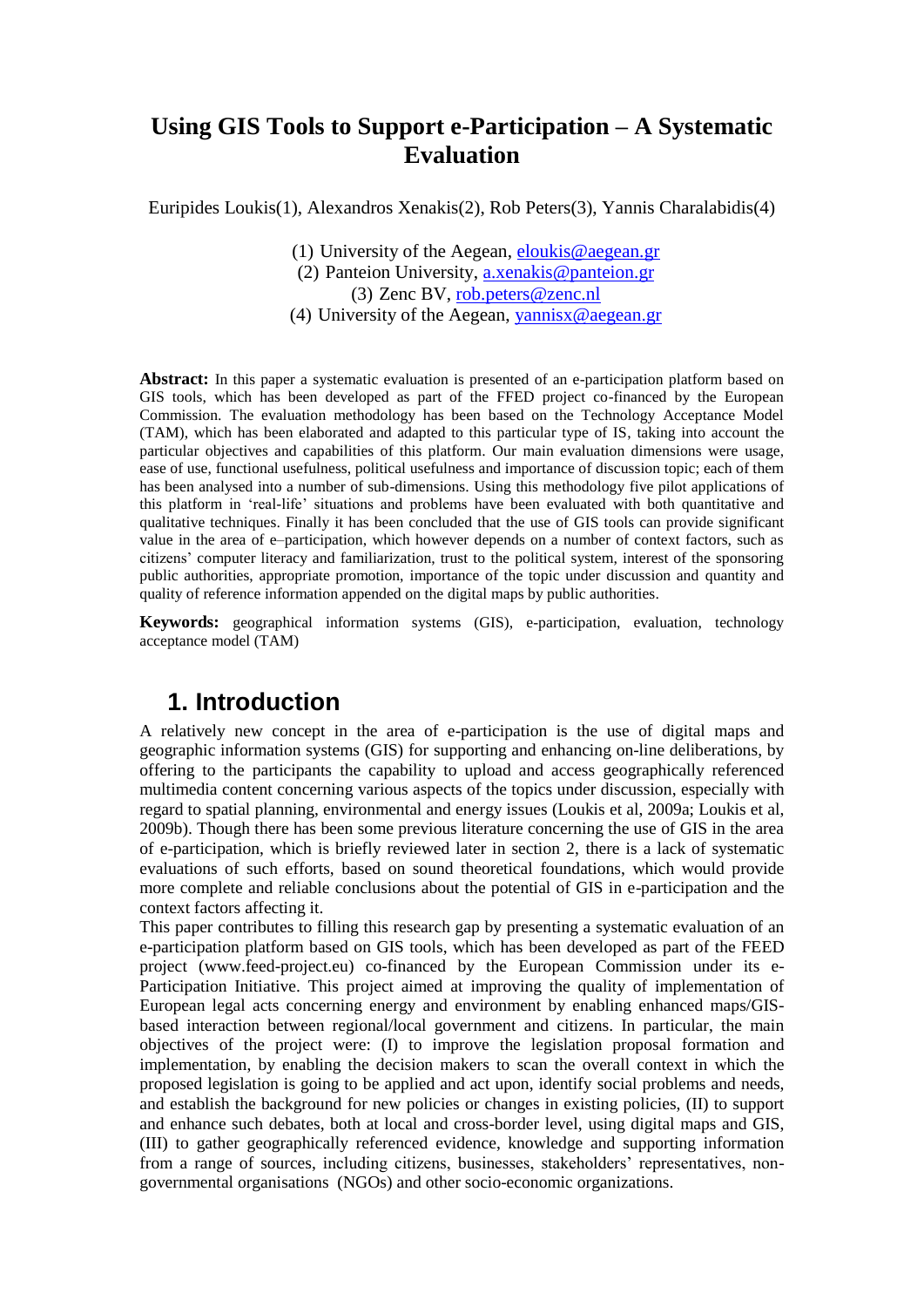For achieving these objectives an advanced e-participation platform was developed, which allows citizens and government organizations through a map interface to share quickly and easily multimedia content they have generated themselves on the (e.g. a picture or video produced even through a simple mobile phone, which shows a problem or documents an opinion/position concerning in a particular geographical location or area) (Loukis et al, 2009a; Loukis et al, 2009b). In particular, every user of this platform (citizen or public organization) can upload multimedia documents on the topic under discussion and associate it with a particular geographical location or area, and also search (using the digital map or/and the semantic annotation of all documents) for relevant content provided by other citizens or public administrations. Beyond this powerful interaction mechanism, the platform offers additional interaction capabilities through various forum and petition functionalities. These capabilities were expected to result in a significant improvement of the quantity and quality of interaction among citizens, and also with public administrations, concerning the formulation of public policies and decisions.

In the following sections we present the evaluation of five "real-lire" pilot applications of this platform in real-life situations and problems in five quite different national contexts (Greece, Czech Republic, Slovakia, UK and Netherlands) as part of the FEED project. In section 2 we provide a brief review of previous literature on the use of GIS for supporting public participation, while section 3 sets the theoretical background for the evaluation methodology, which is in turn presented in section 4. Section 5 presents the main results from the evaluation of each pilot application, while in section 6 results are discussed and final conclusions are drawn.

## **2. Participatory GIS**

As the main role of GIS in the area of e-participation has been recognised to be to support resolution of conflict among stakeholders concerning various public policies, and as such to assist in reaching decisions that are acceptable to the majority of them, through consensusbuilding approaches based on awareness of the spatial dimensions and implications of problems (Carver 2001). GIS can present maps on different layers and can perform various spatial analyses. However, it has been argued that GIS technology itself is highly complex, which allows effective use mainly by specialists. Maps have been mainly used as presentation media either to display the results of spatial decision analysis or to inform about the location of decision options. Jankowski, Andrienko and Andrienko (2002) argue that a better integration of maps and multi-criteria decision making tools through data visualisation can improve the understanding of decision situations, and lead to better outcomes of the decision making process. They propose to achieve such integration through an interactive and dynamic visualisation of criteria and decision spaces. Nonetheless, it is noted that we need to approach GIS as a socially constructed technology, including not just hardware and software but also practice, laws, organizational arrangements, and knowledge which are necessary for its use (Innes & Simpson, 2002)

Public Participatory Geographical Information Systems (PP GIS) is a research area that focuses on the exploitation of GIS by the general public aiming at involving citizens in a decision-making processes. Public Participatory GIS is a term which indicates that citizens need to be supported when addressing community based problems, since a variety of perspectives are common in different planning processes. Public Participatory GIS seek to expand the use of GIS to the general public and non-governmental organizations that are not usually represented in traditional top-down GIS projects (Talen, 2000; Ghose & Elwood, 2003). In recent years, applications supporting Public Participatory GIS increasingly use the Internet as a platform for communication and dissemination of information (Kingston, 2002; Hawthorne, 2004). These applications range from Internet-based spatial multimedia systems to conventional field-based participatory development methods with a modest GIS component. However, there is a lack of systematic evaluations of such Public Participatory GIS, based on sound theoretical foundations. The abovementioned FEED platform is an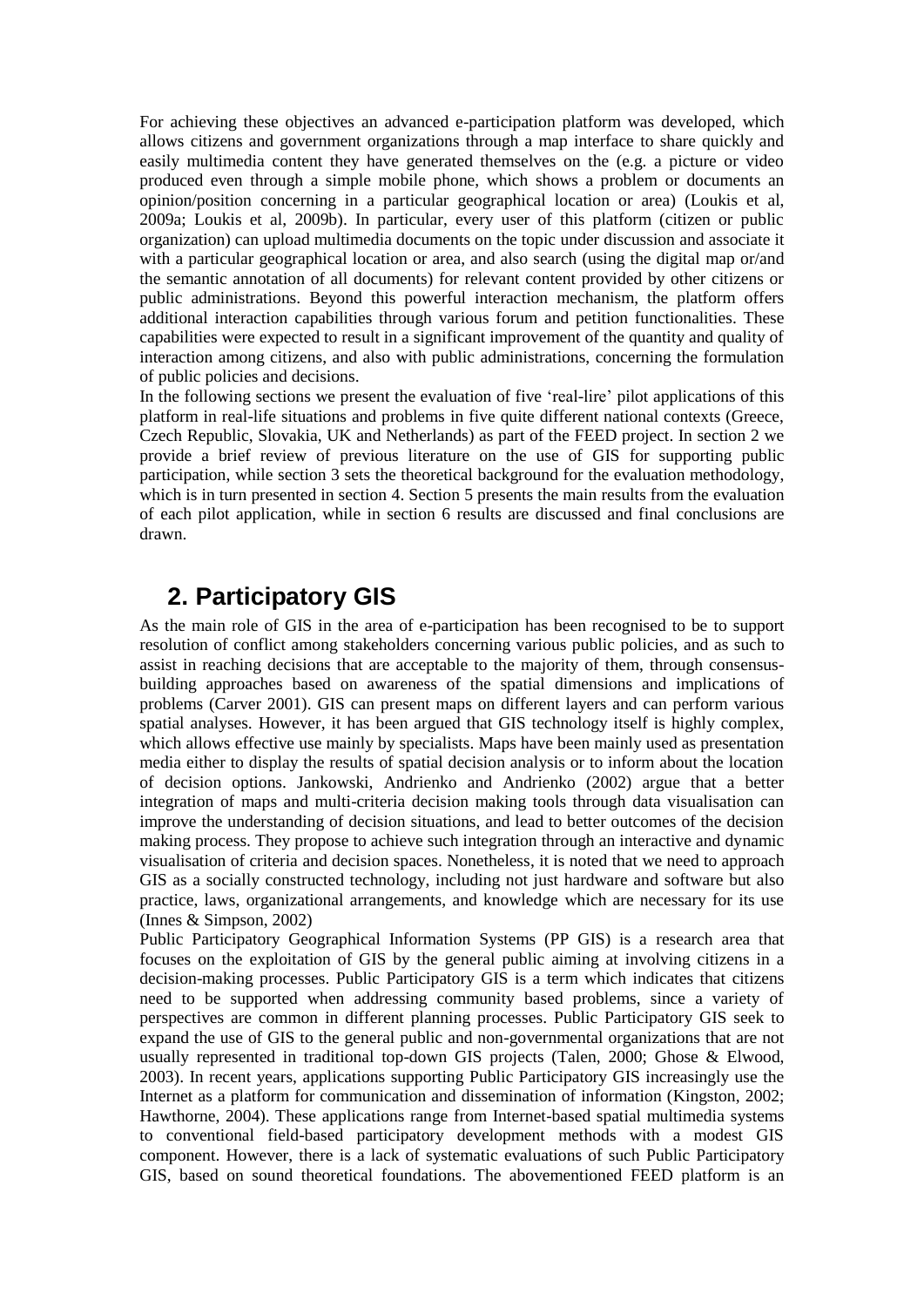example of such a Public Participatory GIS, and in the following sections we are describing the systematic evaluation of it, based on an elaboration of the Technology Acceptance Model (TAM), contributing to filling the above research gap.

# **3. IS Evaluation and Technology Acceptance Models**

Extensive research has been conducted in the last three decades concerning the methodology of information systems (IS) evaluation (Land, 1976; Hirschheim & Smithson, 1988; Farbey et al, 1995; Smithson & Hirschheim, 1998; Farbey et al, 1999; Irani et al, 2001; Irani, 2002; Love et al, 2005; Irani et al, 2006), motivated by the big IS investments being made by private and public organizations, which necessitate an investigation of the value they produce. This research has concluded that IS evaluation is characterised by a number of inherent difficulties and complexities. In particular, the benefits and in general the value created by most categories of IS are complex and multidimensional, both tangible and intangible, so it is difficult to decide "what to measure" for the evaluation and "how". Also, since different types of IS have quite different objectives and capabilities, and also produce different types of benefits and value, they require different kinds of "value measurements" and evaluation methods. For this reason it is not possible to develop a "generic" IS evaluation method suitable for all types of IS, and the best approach is to develop specialised IS evaluation methods for particular types of IS reflecting the particular objectives and capabilities of each IS type. These IS evaluation methods can be divided into two main categories, each of them focusing on a different dimension of the value generated by IS. The first category are the "efficiency-oriented" evaluation methods, which evaluate the performance of an IS with respect to some predefined technical and functional specifications, being focused on answering the question "is it doing things right?". On the contrary the second category consists of "effectiveness-oriented" evaluation methods, which evaluate how much an IS supports the achievement of some objectives, being focused on answering the question "is it doing the right things?".

One of the research streams of this area has focused on the identification of the factors affecting the extent of adoption of various types of IS, regarding adoption as the basic surrogate measure of the value an IS generates. The most widely known and used model of this research stream is the Technology Acceptance Model (TAM) and its extensions (Davis, 1986; Davis, 1989; Davis et al, 1989; Venkatesh et al, 2003; Legris et al, 2003; King and He, 2006; Schepers and Wetzels, 2007; Lee and Kim, 2009; Holden and Karsh, 2010), which is shown in Figure 1.



**Figure 1: The Technology Acceptance Model (TAM)**

According to the basic TAM shown in the above Figure the actual use of an IS is determined by users" behavioural intention to use it, which in turn is determined by users" attitudes toward using it. The most interesting and practically useful part of the TAM is that the attitude toward using an IS is directly affected by two main perceptions of the users about it: its perceived usefulness and its perceived ease of use. Perceived usefulness is defined as "the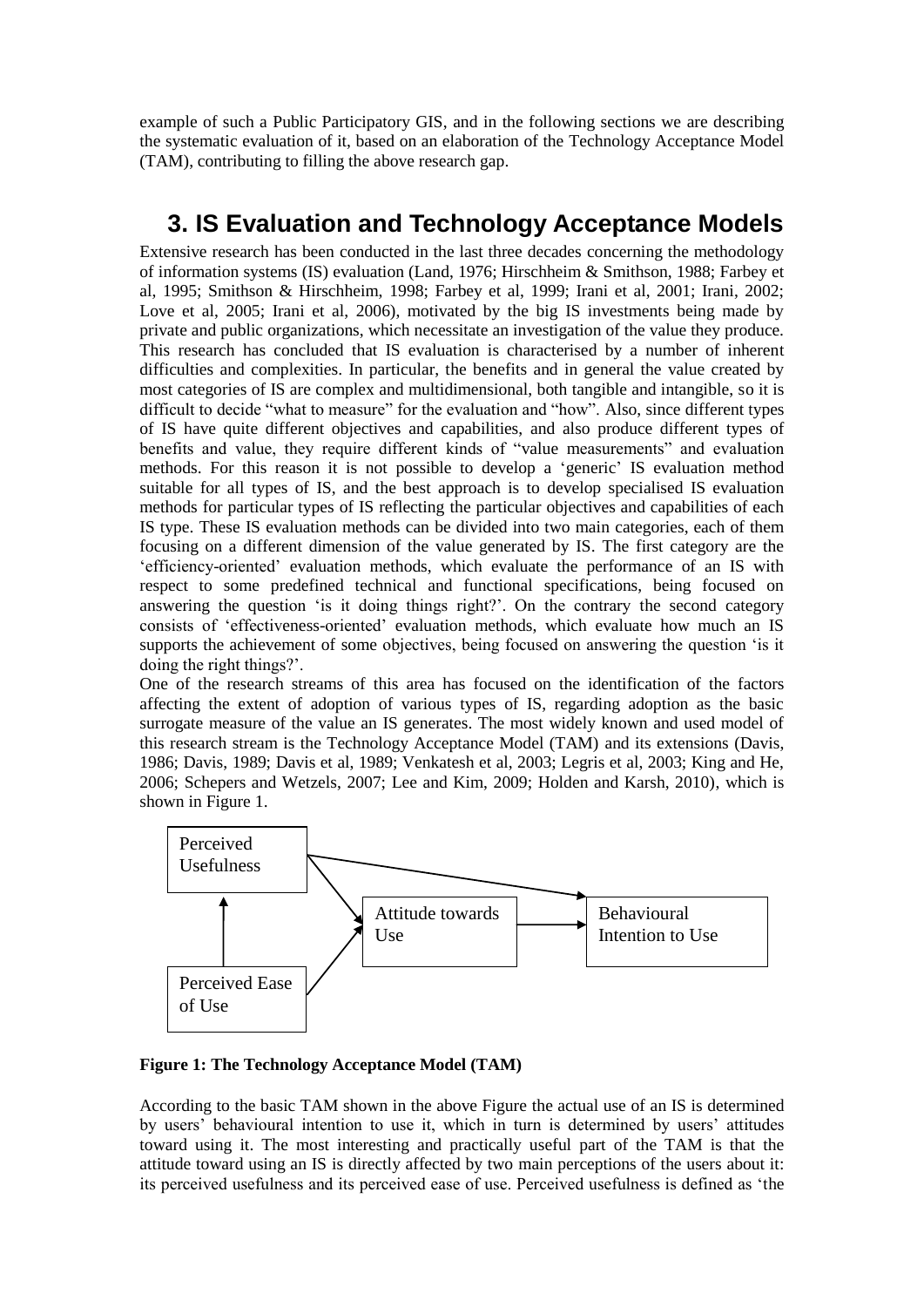prospective user"s subjective probability that using a specific application system will increase job performance". Perceived ease of use refers to "the degree to which the prospective user expects the target system to be free of effort". Also, there is an additional relationship from perceived usefulness to behavioural intention to use, as shown in Figure 1, based on the assumption that intention to use is affected to some extent by the expected improvement in job performance regardless of attitude. The TAM is regarded as a highly mature and validated model which has been successfully used for investigating the adoption of various types of IS. However, it is generic, so it is necessary to elaborate and adapt it to the particular type of IS we evaluate. In particular, it is necessary to define a number of items for measuring perceived ease of use corresponding to the main capabilities provided by the particular IS type, and also a number of items for measuring its perceived usefulness corresponding to its main objectives.

# **4. Evaluation Methodology**

For evaluating the five pilot applications of this advanced e-participation platform a methodology was formulated based on the abovementioned TAM. Therefore our main evaluation dimensions were usage, ease of use and usefulness. Each of them was further elaborated and adapted to the objectives, capabilities and specificities of this platform. In particular:

I) The usage of the platform was evaluated by assessing the extent of using it for getting information on the topic under discussion and for contributing postings about it in the forum.

II) The ease of use was evaluated by assessing how easy it was for the users to use the platform in general and also its the main capabilities: to search for and find information using the map, to access the postings of the other users or add a new posting.

III) The usefulness dimension, taking into account that a user of such a platform has both functional objectives (e.g. read information and postings on the topic under discussion, and enter his/her own contributions) and political objectives (influence decisions and public policies on the topic under discussion), was divided into sub-dimensions: the "functional usefulness' and the 'political usefulness'. The former was evaluated by assessing to what extend the users find that the map interface and the information uploaded on it enabled them to get better informed on the topic under discussion and to contribute more informed postings in the forum discussion, and also to what extend the forum postings of others increased their knowledge on the discussion topic. The latter was evaluated by assessing what level of eparticipation the users believe that was achieved (using the classification proposed by OECD (2003 and 2004): one-dimensional information provision from government to citizens, consultation with citizens (aiming at simply collecting their opinions), engagement (meant as consultation affecting government decisions) and citizens" empowering), whether they believe that the visions and ideas they entered in the forum will be further considered by the government, and also their general satisfaction. Furthermore, taking into account that the value for the citizens of the e-consultations conducted through the platform depends also on the importance of the discussion topics, we used it as an additional evaluation sub-dimension. It was evaluated by assessing how important the users find the topics of the electronic discussions, and also to what extent they attract the users to use the platform again in the future.

Each of the above evaluation dimensions was assessed using both quantitative and qualitative techniques. The quantitative evaluation involved the distribution of questionnaires to the users of the platform in the each of the five different pilots deployed. The questionnaire included an initial section with questions concerning respondent"s demographic data (concerning age, sex and education), followed by four sections corresponding to the above evaluation dimensions (usage, ease of use, functional and political usefulness and discussion topics). We received an average of 40 filled questionnaires per pilot, with exception of the Dutch pilot, for which a different evaluation approach was adopted, as explained below.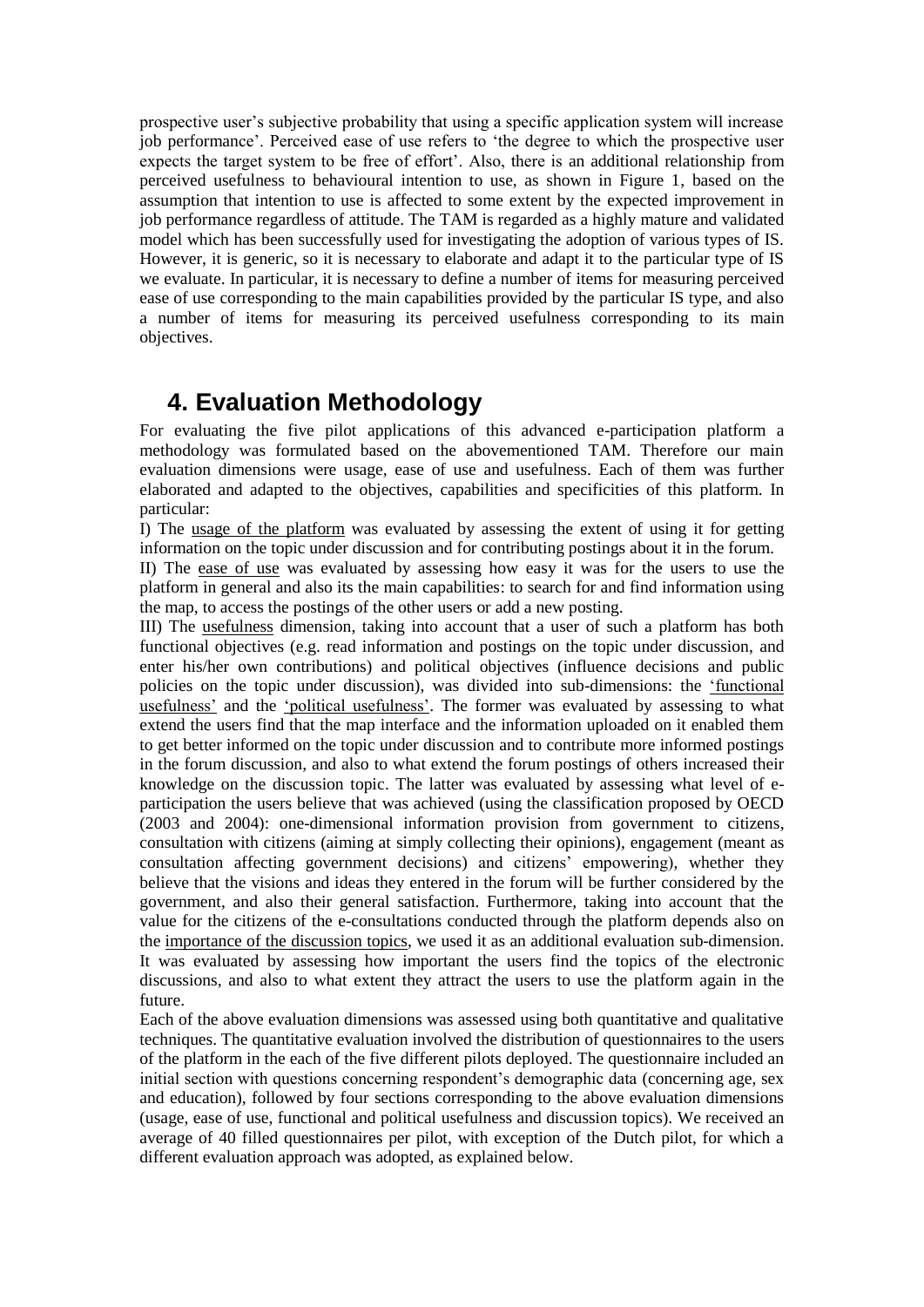Additionally the responsible partner for each pilot organized a qualitative in-depth discussion in a small focus group of 4-5 persons (participants in the e-consultation and employees of the corresponding sponsoring public organization). The objective of these discussions was to understand in more depth than through the questionnaire what these persons see as main strengths weaknesses of the platform with respect to ease of use and usefulness. The main topics of these in-depth discussions were:

- Ease of use (what is the general impression of these persons concerning the ease-of-use of the platform, what functionalities they found easy-to-use, and what functionalities they found difficult-to-use, etc.).

- Functional usefulness (how useful they find the platform for getting information about the topic under discussion, for discussing about with other people and government, for learning new things from them, or other benefits it offers).

- Political usefulness (what the level of influence they believe can be achieved on government decisions about the topic under discussion).

- Importance of the topic under discussion

The basic structure of the evaluation methodology is summarised below in Table 1.

|              | Demo-<br>graphics | Usage | Ease<br>of<br>Use | Functional<br><b>Usefulness</b> | Political<br><b>Usefulness</b> | Topics<br>Importance |
|--------------|-------------------|-------|-------------------|---------------------------------|--------------------------------|----------------------|
| Ouantitative |                   |       |                   |                                 |                                |                      |
| Oualitative  |                   |       |                   |                                 |                                |                      |

#### **Table 1: Basic structure of the evaluation methodology**

Especially for the Dutch pilot application, which as described in more detailed in 5.5 was the most sophisticated one and concerned some complex, critical and highly controversial decisions about the future of the Amsterdam region (associated with the development or not of new infrastructure and houses in a formerly "green" area in Jmeer/Markermeer), a different and more detailed evaluation approach was adopted. All the capabilities of the platform (including both functionality and data) were presented in detail to 21 representatives of the main conflicting stakeholders (e.g. chambers of commerce, national government, regional government, building companies, non-government organizations, local community activist organisations), both the ones in favour and the ones against these new developments, who were then asked to evaluate through a questionnaire several usefulness/effectiveness-related aspects of the platform. For this particular pilot we performed a more detailed analysis of the usefulness/effectiveness evaluation dimension into several sub-dimensions, which reflect the particular characteristics of this situation and the particular objectives of this pilot. These "high-level" representatives of stakeholders had a very limited experience of using the platform themselves, so it was meaningless to ask them to evaluate its ease-of-use; at the same time the discussion topic was definitely of high importance, so there was no reason for asking these persons to evaluate its importance. For these reasons we decided to focus the evaluation of this pilot on a wide range of usefulness/effectiveness-related aspects of the platform.

In particular, these stakeholders were asked after the detailed presentation of the platform to assess initially through a questionnaire, and then in an in-depth qualitative discussion, to what extent it can assist them in the following basic tasks of the decision making process:

- to keep track of the complex discussions taking place on these critical issues/questions,

- to inform their constituency (i.e. the citizens they represent),

- to understand relevant legislation and legal constraints,

- to have more transparency,
- to express and support the arguments of the stakeholder groups they represent,
- to influence decision making,

- to achieve consensus among conflicting groups and reduce the risk of ending up in a legal court,

- and finally to have a better spatial planning process.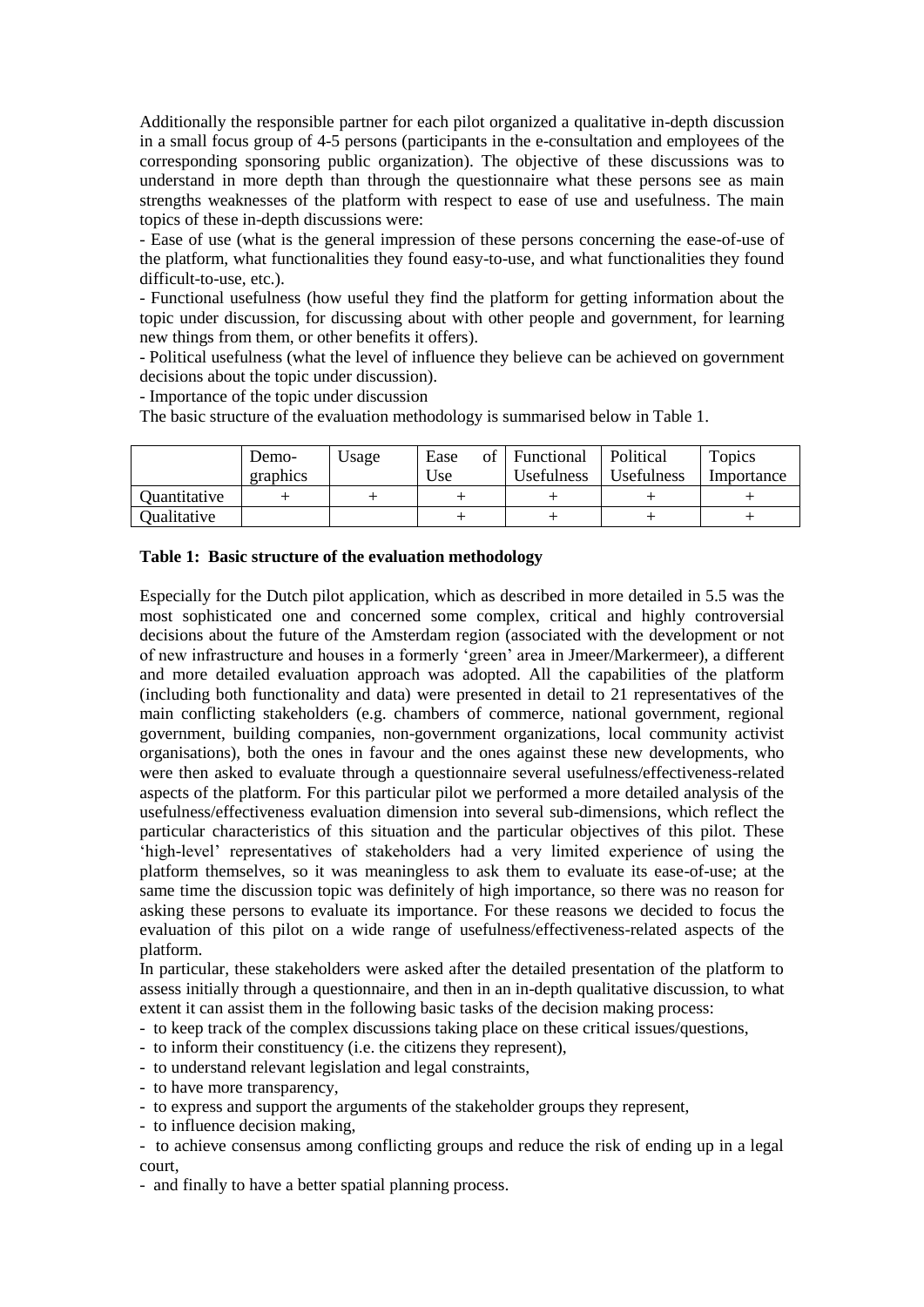This allowed us to exploit the high sophistication of the Dutch pilot and the high social importance of the issues and decisions it involved for making a more detailed evaluation of the platform and its main concepts, investigating some important aspects of its political usefulness for supporting and facilitating negotiations and consensus building with respect to complex, critical and highly controversial government decisions and policies.

# **5. Evaluation Results**

This section outlines the main results of platform evaluation in five pilot applications of it in "real-life" situations and problems in five quite different national contexts (Greece, Czech Republic, Slovakia, UK and Netherlands).

### *5.1 The Greek pilot application*

The Greek pilot application took place in the Municipality of Ano Liossia, which is a suburb in the north-western part of Athens, with a population of 26,500. The area has grown rapidly over the last 20 years. Its main problem is that it hosts the largest rubbish dump of Greece, which is currently serving about 4.5 million citizens of the greater Athens area, and is considered a severe danger for the environment and the public health. A considerable proportion of its citizens have low income, education and computer literacy.

The pilot included a public deliberation process supported by the platform about three important topics for Ano Liossia: a) The City Development Plan, which constitutes the main proposal of the local Municipality for the development of the area in the next five years; among others, it refers to urban planning, use of renewable energy sources and environmental protection. b) The Municipal City Park, which is being planned and discussed for almost a decade, however without any specific action taken up yet; it is a highly debated issue, as far as its place, size and specifications are concerned, having raised a number of disputes between citizens, local administration and central government. c) The future of this rubbish dump**:** for many years the local Municipalities along with the citizens demand the closure of it, and the construction of many smaller ones in several locations the greater Athens area, but no final decision has been made.

This pilot attracted mainly a young and educated part of this community, who used extensively the platform both for searching for and getting information and for posting opinions. However, the low computer literacy and educational level of this area and the fact that such a platform was a big innovation for this place were the main obstacles to the use of the platform by wider stakeholder groups. From an ease of use viewpoint, most of the respondents found the platform in general "moderately easy" (52%) (and only 22% "very easy", while another 22% found it "not that easy"); with respect to its particular capabilities most (74%) found the forum "very easy", while for the maps modules things are less clear: 50% found it 'moderately easy' and another 50% 'very easy'. Concerning the functional usefulness, most of the respondents find that the maps modules helped them "to a considerable extent" to get informed on the topics under discussion (48%), to make better and more informed contributions to the forum discussion (59%) and to learn new things on the topics under discussion from the postings of the others (55%). As to the political usefulness, the majority believe that the outcome of this e-discussion will be higher than just getting informed: 34% believe that a "consultation" level (provision of citizens" opinions to the local Municipality), and another 33% an 'engagement' level (serious impact on municipality decisions) has been achieved, however only 15% believe that the particular visions and ideas they expressed in the forum discussion will be further considered. Finally the quantitative analysis provides evidence that most respondents found the discussion topics very important (67%), and would be interested to return to use the platform in the future (96%). In total, the respondents are satisfied with this e-participation pilot (56% are "satisfied" and 22% "very satisfied').

The main conclusions of the qualitative discussion were that the system provided a good support to users through the provision of geographically and well organized content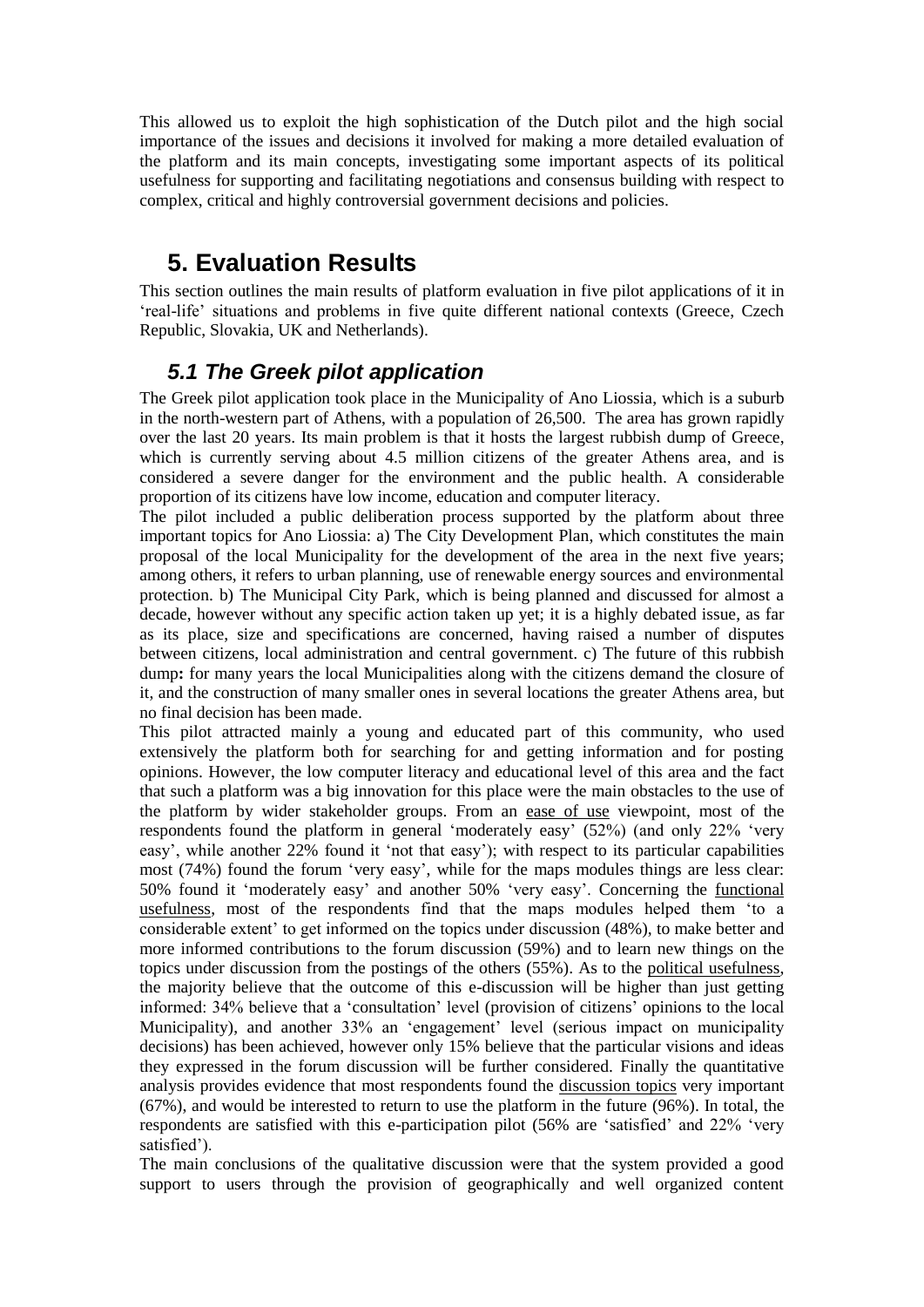concerning important local Municipality decisions. However, it was mentioned that this pilot e-consultation based on such an advanced platform attracted mainly highly educated young citizens of this area, and to a much lower extent citizens of older ages and lower education and computer literacy, who are high important stakeholder groups, so their voice should be "heard" by the local authorities. It was added that although there were efforts to promote the use of the platform, the main stakeholder groups were reluctant to adopt it, being quite sceptical towards the adoption of a new means of consultation: many did not believe that changing the means of debating the issue would lead to higher citizen empowerment and political influence. From the politicians" side it was noted that they did not believe in the platform very much as a decision making tool, but rather as a tool to understand voters' intentions towards the issues under discussion, especially before election time. Therefore we can identify a number of context factors which had a negative impact on this pilot: low computer literacy and familiarization, and also low trust to the local political system and low interest of the sponsoring local public authorities (Municipality of Ano Liossia).

#### *5.2 The Czech pilot application*

The Czech pilot application took place in the city of Brno and the towns of Kunstat and Letovice, and included electronic public deliberations on planned waste management infrastructures in this area. Because this topic was of interest mainly for people with high awareness on environmental issues, but of low interest for the "general public" of this area (especially in a time of severe economic crisis), initially there were only few registrations; so it was necessary to organize many promotional campaigns, including e-mails to the registered users of a famous local environmental portal, which turned out to be successful. Finally this pilot attracted a satisfactory number young citizens, but of various educational levels, who used the platform extensively for searching for and getting information, and less for posting opinions. Concerning the ease of use, most of the respondents find "very easy" both the platform in general (68%), and its main modules, the forum (66%) and the maps modules (61%). With respect to the functional usefulness, most of the respondents find that the maps modules helped them "to a large extent" (34%) to get informed on the topics under discussion, to make better and more informed contributions to the forum discussion (37%) and to learn new things from the postings of others (46%), while another 27%, 24% and 22% respectively assess the assistance provided as "considerable". Also, as to political usefulness the majority believe that the outcome of this e-discussion will be higher than just getting better informed: 32% believe that a "consultation" level is achieved (provision of citizens opinions to the local Municipalities), while 36% expect an 'engagement' level (serious impact on Municipalities decisions), though only 37% believe that the particular visions and ideas they expressed in the forum discussion will be further considered. Most of the respondents (however belonging to citizens registered in environmental portals, having thus high awareness in environmental issues) find the discussion topics 'very important' (67%). In total, there is a high satisfaction of citizen participants by the experience of using the platform (47% are "satisfied" and another 17% "highly satisfied"), and most of them (71%) would come back to use it in the future.

In the qualitative in-depth discussion that took place after the end of this pilot some interesting remarks were made concerning strengths and weaknesses of the platform. In particular, with respect to the ease of use of the platform the following strengths were identified:

- theme selection supported by GIS functionality is quite useful; also, it is possible to use GIS functionality, such as zoom, selection of area, etc., and this can be potentially improved by adding more GIS functionalities, such as overlapping, distances, etc.,

- content is available at the right place, it is at our disposal in a "natural" way on the map, so it is not necessary to look for the content on various places,

- if offers the advantage of content classification, which makes the resulting conclusions from the it more clear and comprehensive,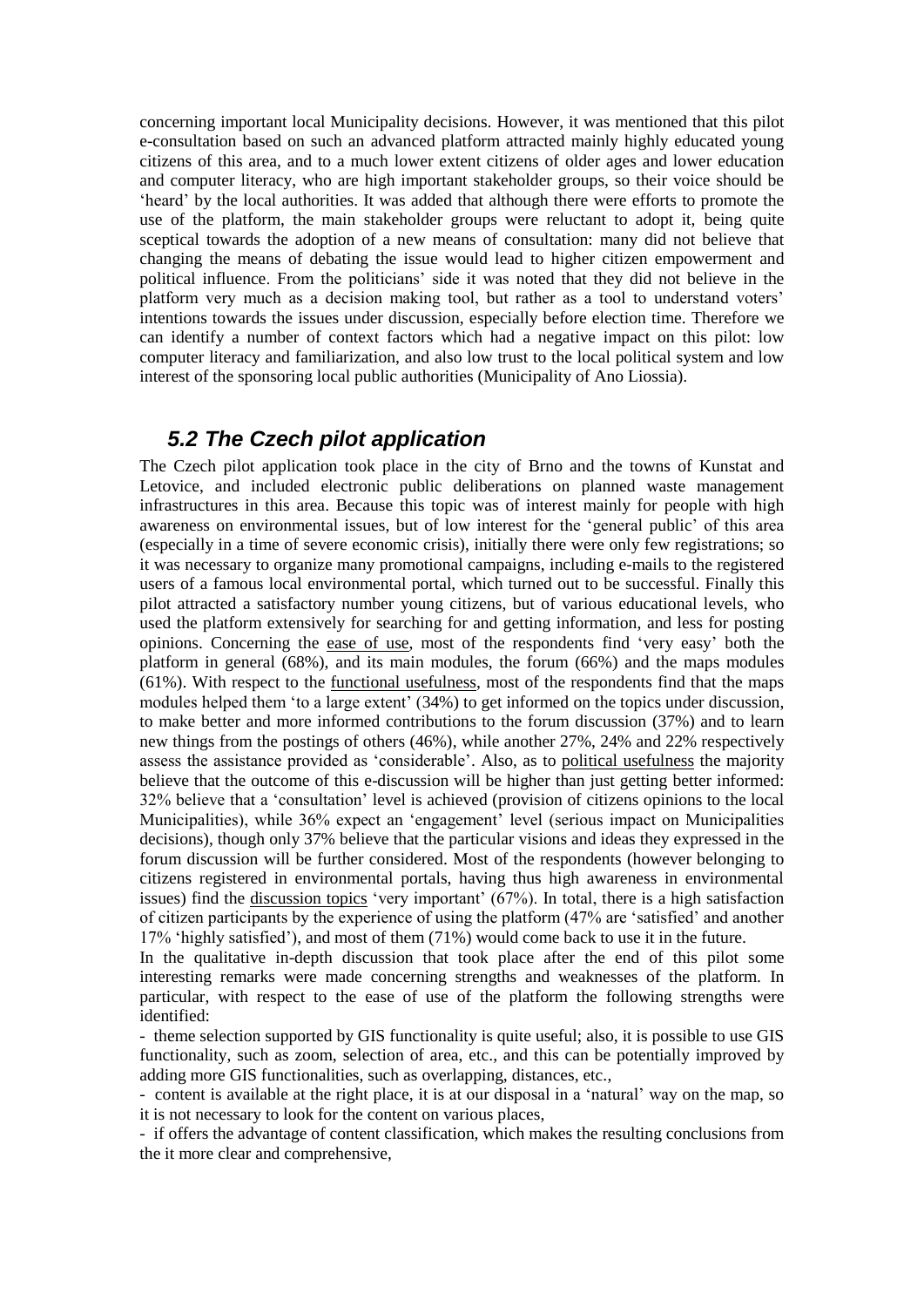- advanced capabilities for setting access rights and moderation; also, it is possible to protect the portal against direct attack and spam attack,

and also the following weaknesses were mentioned:

- localization problems: every application, which is localized from another initial language, tends to bring some features not common in the new language; also, some language relations are not reflected naturally,

- the need for users registration: this is a problem, since in the Czech Republic it is very often not to trust the official authorities.

Also, with respect to the usefulness the following strengths were identified:

- capability to share ideas among various levels of users, so it is possible that expert users can exchange opinions and ideas with non-specialist,

- capability to clearly see the geographical reference of topics and their context; the geographical connection of many important topics is not evident, but using digital maps this can be easily achieved,

- creation and sharing of content according to web 2.0 principles. Only the web 2.0 principles (numerous users create one extensive content) are capable of content creation in the desired quantity,

- the whole deliberation process on a particular public policy or decision is well documented and stored on digital media with all necessary information (documents provided by government organizations and citizens, and for each of them time, source, author, etc.); this makes it easy to create a well documented summary for decisions support (especially the help of content classification).

and also the following weaknesses were mentioned:

- low quantity and quality of "initial" reference content provided by government organizations can result in low interest and limited participation of citizens, since the success of this platform critically dependent on the content appended on the maps; only if the maps are interesting, and the documents appended on them are complete and updated, the portal can become interesting to the citizens,

- starting the discussion can be difficult, since it requires having at least a "critical mass" of participants and uploaded content (such a platform is characterized by strong ""network effects": more participants and uploaded content make it more attractive for additional citizens to participate and upload more content); for this reason many promotional campaigns were required in order to have a sufficient number of participants.

- also the complexity of the topics discussed can restricted the interest and participation of the public; the experts, on the other hand, usually have other actual channels of expression of their opinions, so the interest usually does not come from this target group, at least in the desired quantity.

By combining the findings of the quantitative and the qualitative analysis, we can identify a number of a number of context factors which had a negative impact on this pilot: the low level of computer usage skills in this area in most age groups with the exception of the youth (taking into account that historically there has been a lower level of computer usage skills in the Eastern European countries, this was an obstacle in attracting older age groups); the topic of the discussion, which was not of high interest to the general public (especially in a time of severe economic crisis); also, the fact that young citizens still do not feel politically empowered, as they declare that they do not know if the views they expressed in the forum discussions will be further considered. On the contrary the extensive promotional activities conducted by the organizers of this pilot, using appropriate channels (sending e-mails to the registered users of a famous local environmental portals), had a positive impact on this pilot.

### *5.3 The UK pilot application*

The UK pilot application was implemented in the city of Blackburn and Darwen, which is located in the Northern Counties of England, covering an administrative area of 137Km<sup>2</sup> and having a population of 137,470 persons. It was part of a wider consultation effort launched by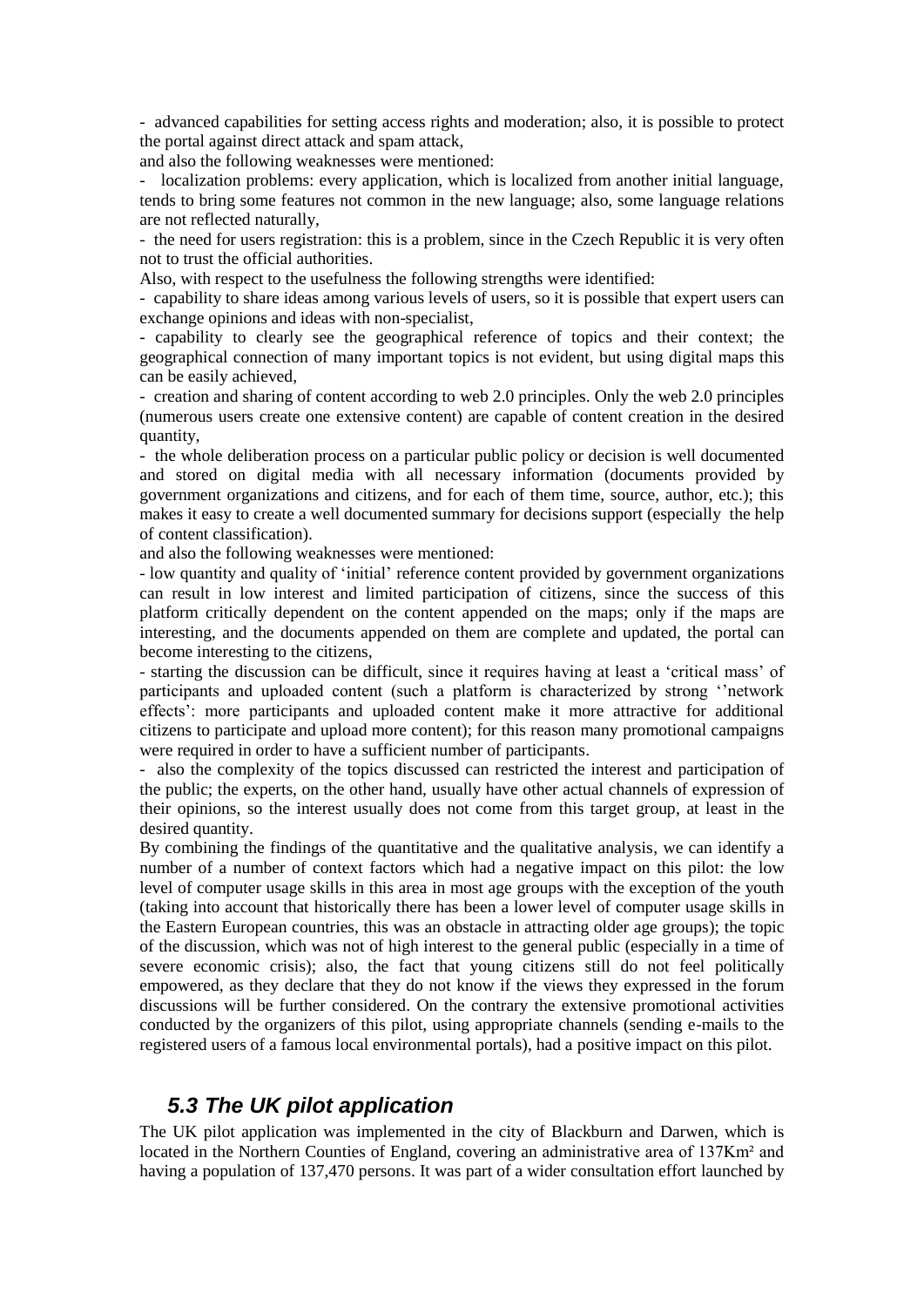the Unitary Authority of Blackburn with Darwen in 2009 in order to help shaping the future of this area. The central theme of this consultation, called Vision 2030, is how residents see this area now as well how they see it developing in the future. Its main questions are: i) Do you hope the borough will be centre of educational excellence with a world renowned university?, ii) Do you want it to be a hub of cutting edge businesses?, iii) Would you like it be viewed as the garden of the North West with award winning green spaces?, iv) Should our musical talent or food become famous nationwide? So this pilot included electronic public deliberations between citizens of this area about its future, both in general and on particular geographically referenced ideas and plans.

It should be noted that in this pilot the participants' group was more balanced from the age and education level perspective: we did not have predominantly young citizens, as in the pilots described in 5.1 and 5.2, but significant participants" percentages from various age groups (e.g. 35% were between 31 and 40 years old, 29% between 41 and 50 years old and 13% between 51 and 60 years old), and also from various educational levels (e.g. 45% had a university degree, while 34% had high school education). This reflects the high penetration of computers and Internet in various age and education level groups in UK. Concerning the ease of use most of the respondents found the platform in general "very easy" (57%), while with respect to its particular modules most found the maps modules "moderately easy" (52%) and the forum very easy (49%). With respect to functional usefulness things are not so clear: the respondents believe that they have been benefited more from the postings of the other participants in the forum than from the map and the information appended on it. In particular, 50% of the respondents believe that the map and the information appended on it helped them to a 'considerable extent'  $(29%)$  or 'large extent'  $(21%)$  to get informed on the topic under discussion, while the remaining 50% can see only limited or no help at all. Similarly, 46% of the respondents believe that the map and the information appended on it helped them to a "considerable extent" (28%) or to a "large extent" (18%) to make better and more informed posting in the forum, while the remaining 54% can see only limited or no help at all. However, 60% believe that the postings of the other participants helped them to learn new things on the topic under discussion to a "considerable extent" (60%) or to a "large extent" (20%). The political usefulness was higher in comparison with the other pilots: it should be noted that 63% believe that their visions and ideas expressed in the forum will be further considered by the local government (and the remaining 37% respond that they "do not know", while nobody responds negatively), reflecting a higher level of trust to the local political system. With respect to the discussion topics most find them 'rather important' (50%), which is understandable, since the future visions under discussion will not affect their everyday lives in the short term, though one third (23%) find them "very important". In general, the respondents feel high level of satisfaction with this e-participation pilot, most of them being 'satisfied' (72%) and the remaining 'highly satisfied' (28%).

In the qualitative evaluation of the UK pilot the main points raised were that the platform and most of its modules were easy to use, though there were a few weak points identified with regard to navigation (e.g. were missing features for returning to the platform"s start page, or for navigating through the different modules). The use of the forum in particular was found exceptionally easy for participating in the discussions held. However, it was remarked that the material initially appended on the map by the local authority was limited, and probably because of this citizens did not upload much their own documents (e.g. pictures, texts, etc.) either, and preferred mainly to enter posting sin the forum. This is compliant with the abovementioned result of the quantitative evaluation that citizens have been benefited more from the postings of the others in the forum than from the map and the information appended on it.

Based on the findings of the above quantitative and qualitative analyses we can identify two context factors which had a positive impact on this pilot: the high penetration of computers and Internet in various age and education level groups in UK (and not only in the young and educated citizens) and the higher trust to the local political system. Also, we can identify one factor which had a negative impact on the pilot: the limited material initially appended on the map by the local authority, which probably resulted in a reduced interest of the participants to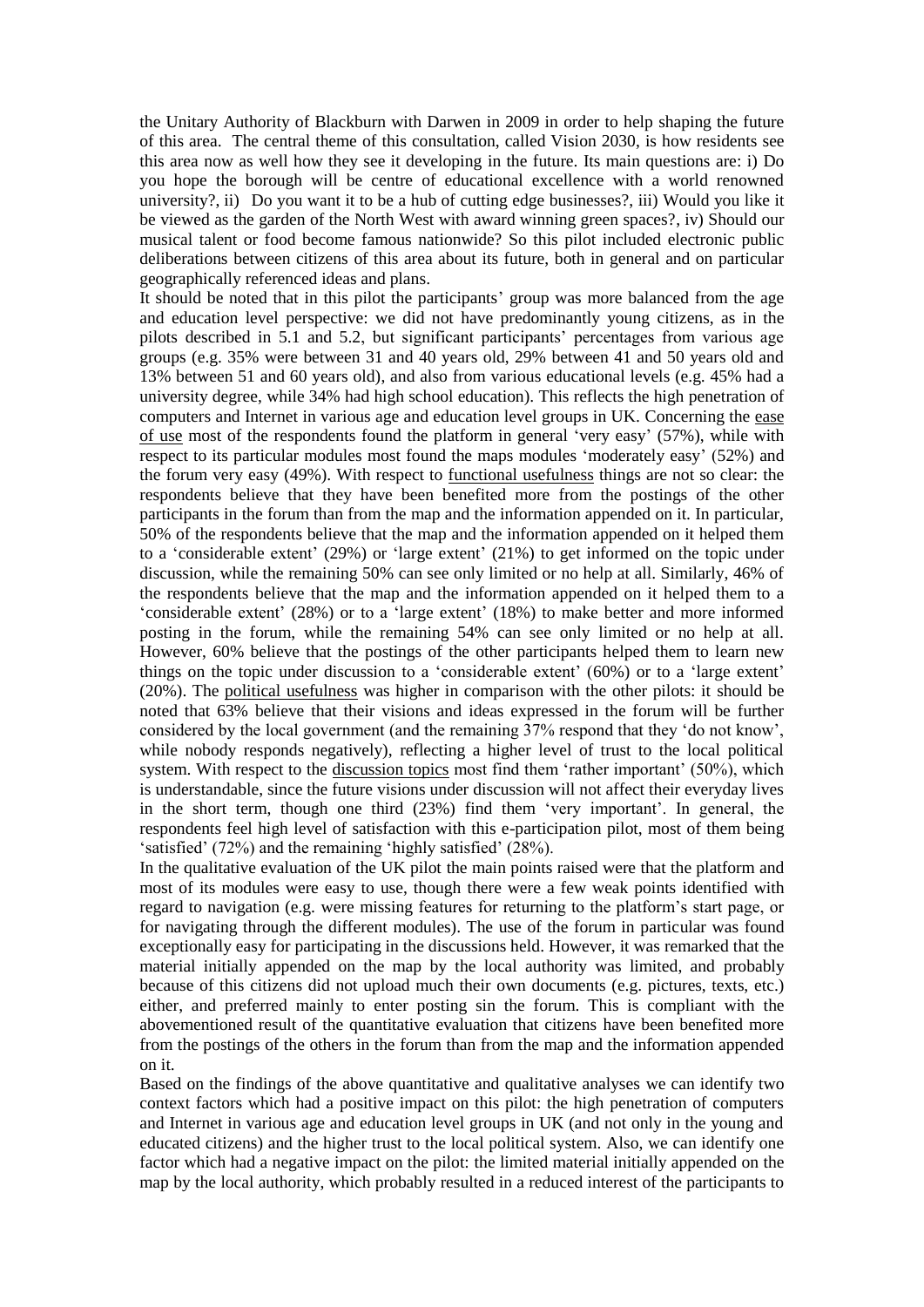upload their own content on it, who finally preferred to use the "standard" and quite familiar to them forum functionalities, rather than the more advanced and innovative digital maps functionalities.

#### *5.4 The Cross-border pilot application*

Also, a cross-border pilot was organized in cooperation between the Ministries of Environment of Czech Republic and Slovakia, taking advantage of the extensive collaboration between them after the split of Czechoslovakia in 1993. Both Ministries of the Environment are intensively working on the implementation of Framework Directive EU 2008/98/EC on waste management in order to develop their national legislation on this critical issue. For these reasons it was decided the main topic of this cross-country deliberation to be about waste management; also, it was decided to focus on the waste prevention, which is a key factor in any waste management strategy. Waste prevention is closely associated with improving manufacturing methods and influencing consumers to demand greener products and less packaging. In particular, this pilot included electronic discussions among young students who participated in the ENERSOL Conference about energy and environment.

The participants of this pilot were mainly young (56% of them were 21 and 30 years old) and of high educational level (55% were university degree holders and 17% postgraduate degree holders). With respect to ease of use they find 'very easy' the platform in general (83%), and also its main modules, the map module (78%) and the forum (78%). As to the functional usefulness they believe that the map and the information appended on it helped them (50% "to a large extent" and 39% "to a considerable extent") to get better informed on the topic under discussion and to make better and more informed postings about it in the forum. Also, they perceive high levels of political usefulness: most of the respondents (72%) believe that an "engagement" level of e-participation has been achieved (characterised by serious impact on decisions), while 61% of them believe that the particular visions and ideas they expressed in the forum discussion will be further considered. Also, most of them (83%) find the discussion topics "very important". There was a high level of satisfaction in general from the use of the platform (45% were "satisfied" and 44% "highly satisfied"). A common qualitative evaluation was conducted for this cross-border pilot and for the Czech pilot, as their user groups had several common citizens, so the remarks mentioned in 5.2 are valid for this pilot as well. The conclusions drawn from the evaluation of these cross-border pilots were by far the most

positive of all pilots. We can identify two main context factors which had a positive impact on this pilot: the high educational level and computer skills of the participants, and also their high interest in the discussion topics.

### *5.5 The Dutch pilot application*

In the Dutch pilot the platform was used as an electronic support and facilitation in an already existing highly confrontational debate in Jmeer/Markermeer (located in the wider Amsterdam area) about the installation or not of 60.000 new houses, road-infrastructure, bridges and support structure in a "green" area. This is a really difficult decision that local authorities have to make: on one hand it is necessary to expand the city of Amsterdam, and this area is the best alternative for this; however, on the other hand in this area there is a unique sweet water lake with European importance, protected by European directives on water management and Natura 2000 regimes. This pilot allowed us to investigate some important aspects of platform"s usefulness for supporting and facilitating negotiations and consensus building on complex, critical and highly controversial government decisions and policies. As mentioned in section 5 the evaluation of this pilot focused on the political usefulness dimension, and was based on the responses of 21 representatives of the main conflicting stakeholders (e.g. chambers of commerce, national government, regional government, building companies, non-government organizations, local community activist organisations)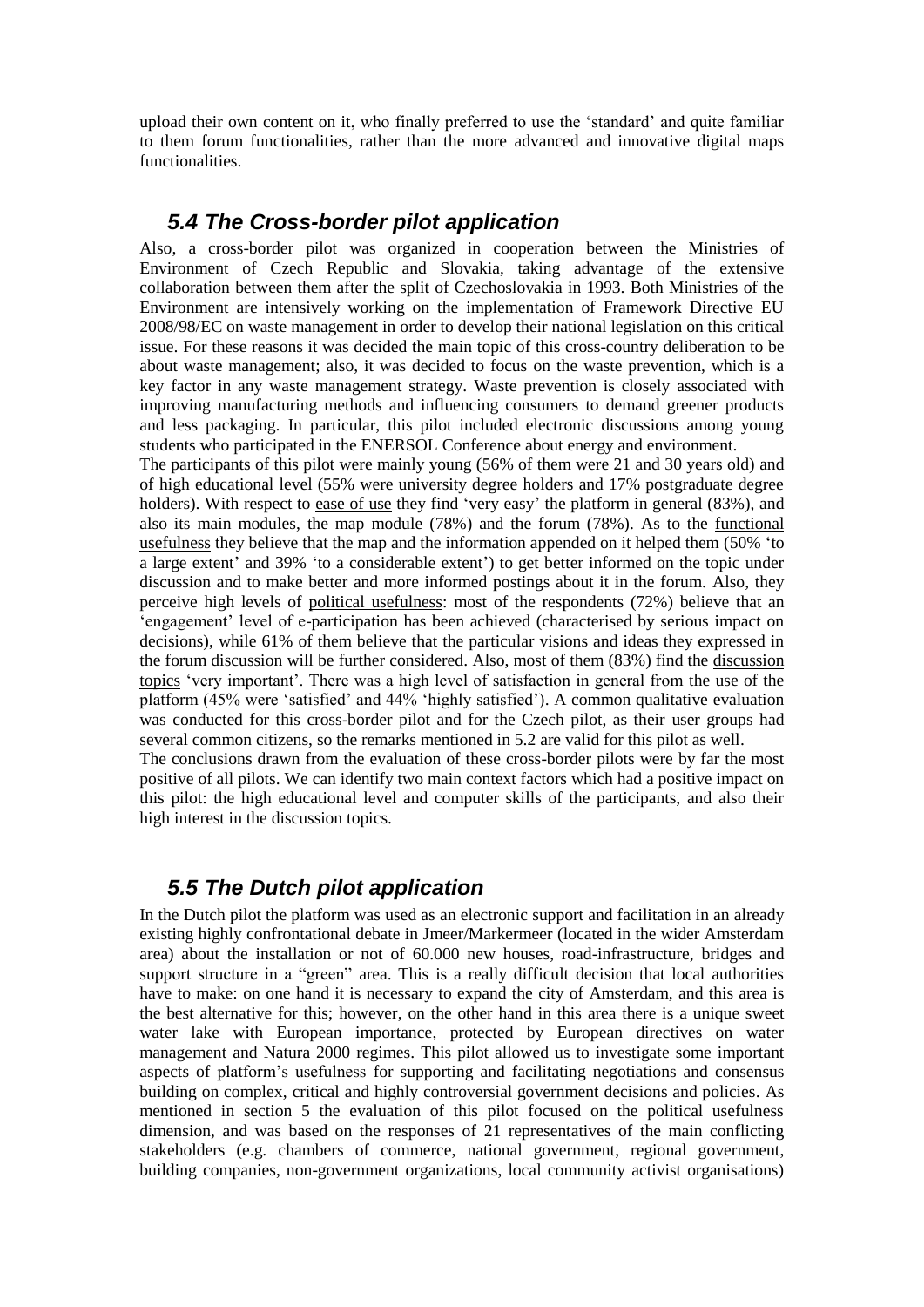in a questionnaire distributed to them, after having attended a detailed presentation of the platform. From the analysis of these responses the following quite interesting conclusions were drawn of the support this platform can provide in the main tasks of the decision making process:

- 88% of the respondents believe that the platform makes it "easier", and another 6% "much easier', to keep track of relevant discussions; so 92% in total perceive that it can support stakeholders in keeping track of the lengthy, complex and multi-participant discussions on such spatial planning issues,

- 68% of the respondents find that the platform makes it "easier", and another 13% "much easier", to depict the complexity and interconnection of issues; so 81% in total perceive that it supports a better presentation, visualization and communication of the complex and highly interconnected issues and questions that spatial planning poses,

- 57% believe that the platform makes it "easier" to inform constituents (and all affected citizens in general) on the various issues and questions,

- 67% believe that the platform "makes clearer" the various legal constraints,

- 50% perceive that the platform improves "to some extent", and 6% "to a large extent", the transparency of the decision making processes; so 56% in total believe that such a system can have a positive impact on the transparency in this sensitive and multi-stakeholder area of spatial planning, which is critical democratic principle,

- and finally 62% believe that this platform can help them to represent and support better their interests.

In the qualitative discussion the above participants agreed that the presentation of legal constraints, development plans, and also stakeholders" proposals, ideas and visions of the various on digital maps can be very useful in such "difficult" situations of complex, critical, multi-stakeholder and highly controversial decisions. Most participants maintained the position that decision making is however something much more complex than the information provision and communication enabled by this platform; so they did not think that the platform would solve the real decision dilemmas and conflict of interests. They did agree that more information provision, communication and transparency were relevant for a good result of the deliberation outcome.

# **6. Discussion and Conclusions**

In the previous sections of this paper we have presented a systematic evaluation of an advanced e-participation platform based on digital maps and GIS tools, which was conducted through five pilot applications of it in five quite different national contexts (Greece, Czech Republic, Slovakia, UK and Netherlands) as part of the FEED project co-funded by the European Commission. The evaluation methodology was founded on the TAM, which was elaborated and adapted to the particular characteristics, capabilities and objectives of this platform; our main evaluation dimensions were usage, ease of use, functional usefulness, political usefulness and importance of discussion topic, which were assessed using both quantitative and qualitative techniques.

With respect to ease of use, the platform has been assessed in all pilots (with the only exception of the Dutch pilot, in which ease of use was not assessed, for the reasons explained in section 5) as very easy or moderately easy. This indicates that though GIS tools, as mentioned in section 2, initially were tools for specialists, if we design appropriately their functionality and user-interfaces they can be used by the general public as well (at least by citizens with sufficient general education and computer skills) as tools for a better eparticipation, especially on geographically referenced issues. Also, the platform was found in all pilots to have high or considerable functional usefulness (again with the only exception of Dutch pilot, in which we focused on political usefulness), as it enables the users to get better informed on the topic under discussion by accessing geographically organized information on digital maps, to upload on the map and in this way communicate effectively their own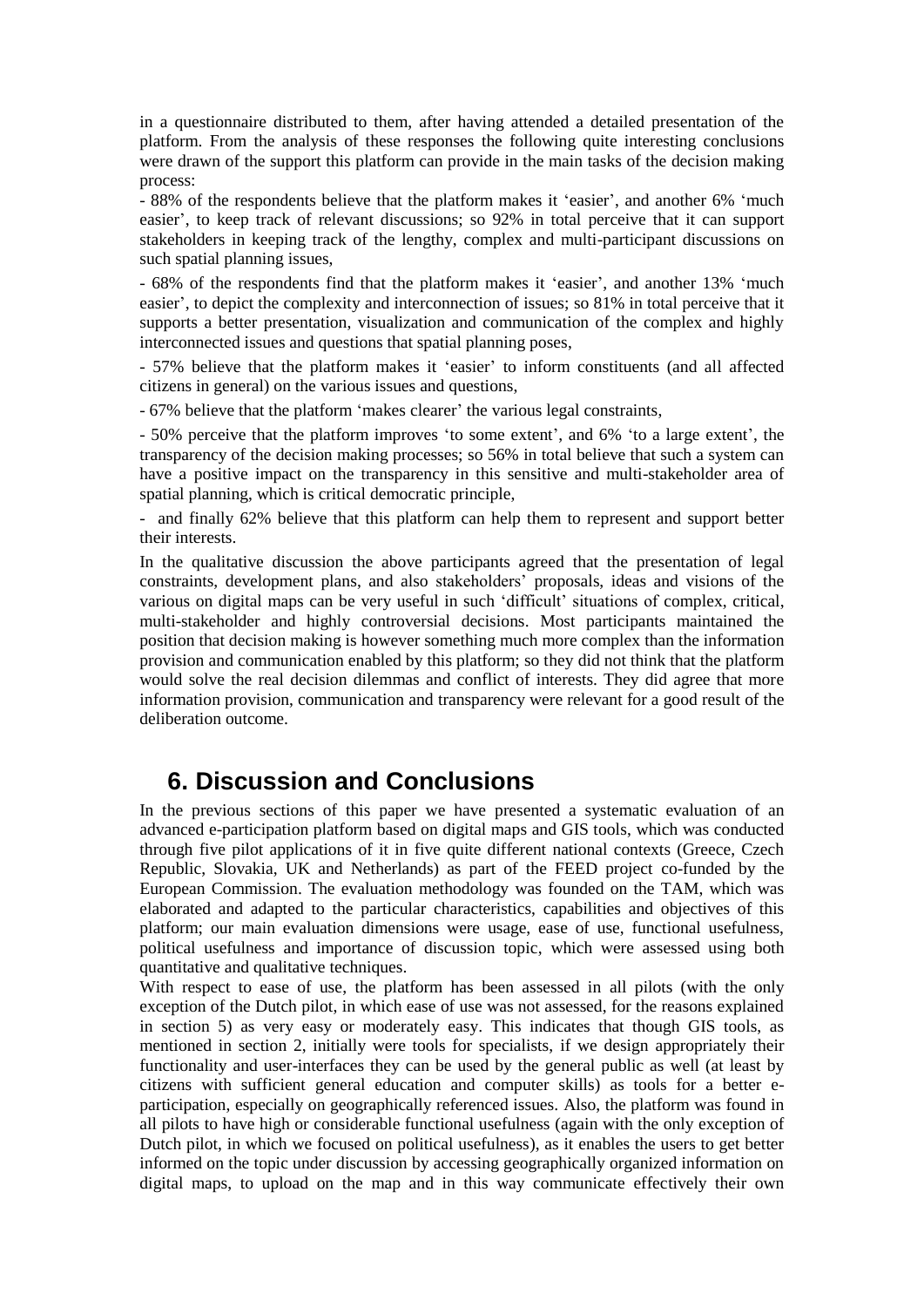information, ideas and suggestions, and also to participate in electronic discussions. However, in three of the pilots (Greek, Czech and Cross-border) the political usefulness perceived by the users was lower, as most users do not think that the ideas and visions they expressed in the forum discussions will be further considered by the local authorities; this seems to reflect a low level of trust to the local political system, which can be an important obstacle to eparticipation and all forms of public participation in general. However, in total citizen participants were satisfied by the experience of using the platform, and most of them would come back to use it in the future.

Finally, the most sophisticated Dutch pilot allowed us to investigate some important aspects of its political usefulness for supporting and facilitating negotiations and consensus building with respect to complex, critical and highly controversial government decisions and policies. In particular, it was found that the platform enables a better presentation, visualization and communication of the complex and highly interconnected issues and questions that spatial planning poses, and assists stakeholders in keeping track of lengthy, complex and multiparticipant discussions on spatial planning issues; at the same time it allows representatives of the various stakeholders to inform better their constituents and to represent and support better their interests. Also, such a platform makes more clear the various complex and very often overlapping legal constraints that exist in spatial planning, and contributes to higher transparency of the whole decision making processes, which is a highly important core democratic value.

In general, the use of digital maps and GIS tools seems to provide a well accepted and useful additional feature to the e-consultation process; the combination of digital maps/GIS with forum tools was proven to be both usable by the general public, requiring a reasonable and acceptable amount of effort, and also useful. The use of maps to pinpoint relevant data seems to be a well accepted practice by citizen users in order to broaden their understanding of complex local problems and spatial suggestions. Therefore we can definitely conclude that such an advanced platform can provide significant value in the area of e-participation, which however depends on some factors of the context in which it is used, such as computer literacy and familiarization, trust to the political system, interest of the sponsoring public authorities, importance of the topic under discussion and quality of reference information appended on the maps by public authorities.

### **References**

-Carver, S., Participation and Geographical Information: a position paper. in ESF-NSF Workshop on Access to Geographic Information and Participatory Approaches Using Geographic Information, (Spoleto, 2001).

-Davis, F. D. (1986), "A Technology Acceptance Model for Empirically Testing New End-User - Information Systems: Theory and Results", Cambridge, MA: MIT Sloan School of Management. -Davis, F. D., Bagozzi, R. P. and Warshaw, P. R. (1989) "User Acceptance of Computer Technology: A Comparison of Two Theoretical Models", Management Sciences 35(8), pp. 982–1002.

-Davis, F. D. (1989). Perceived Usefulness, Perceived Ease of Use, and User Acceptance of Information Technology. MIS Quarterly, 13(3), pp. 319-339.

-Farbey, B., Land, F., Targett, C., (1995), "A taxonomy of information systems applications: the benefits" evaluation ladder", European Journal of Information Systems, 4, pp. 41-50.

-Farbey, B., Land, D., Targett, D., (1999), "IS evaluation: a process of bringing together benefits, costs and risks", in: W. Currie, R. Galliers (Eds.), Rethinking Management Information Systems, Oxford University Press, New York, USA, pp. 204-228.

-Ghose, R. & S. Elwood, (2003): Public Participation GIS and Local Political Context: Propositions and Research Directions, URISA Journal: Special Issue on Access and Participatory Issues 15(2): 17- 24.

-Hawthorne, T. (2004): A summary of Web Based Public Participation GIS, unpublished paper, pages 1-12.